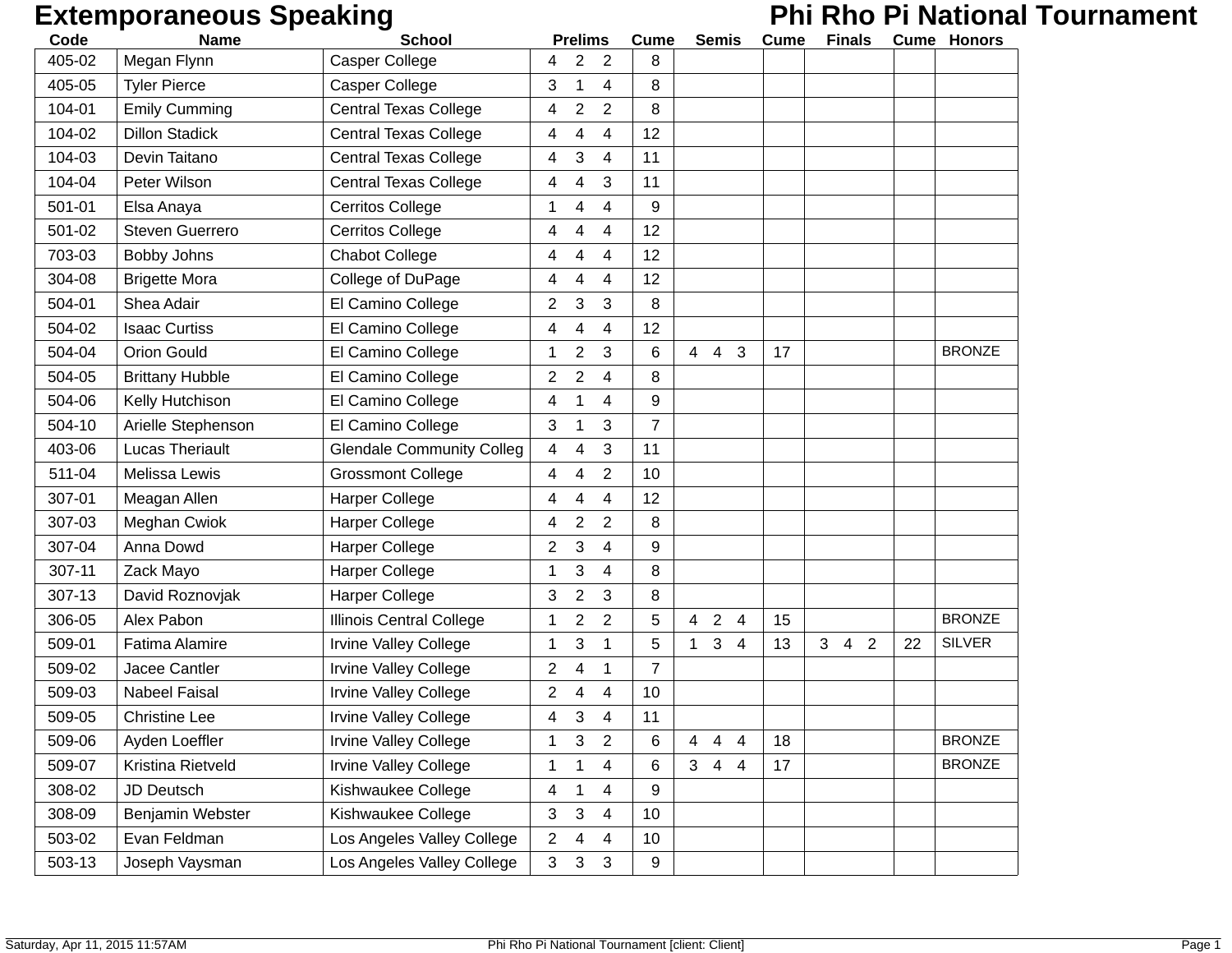# **Extemporaneous Speaking Phi Rho Pi National Tournament**

| Code   | <b>Name</b>            | <b>School</b>               |                | <b>Prelims</b>          |                         | Cume           |                | <b>Semis</b>   |                | <b>Cume</b> |              | <b>Finals</b> |                |    | <b>Cume Honors</b> |
|--------|------------------------|-----------------------------|----------------|-------------------------|-------------------------|----------------|----------------|----------------|----------------|-------------|--------------|---------------|----------------|----|--------------------|
| 503-14 | Ajmal Zanher           | Los Angeles Valley College  | $\overline{2}$ | 3                       | 4                       | 9              |                |                |                |             |              |               |                |    |                    |
| 802-04 | <b>Tyler Stewart</b>   | Lower Columbia College      | 4              | 4                       | 4                       | 12             |                |                |                |             |              |               |                |    |                    |
| 101-03 | Colin Gill             | <b>LSC-North Harris</b>     | 1              | $\overline{\mathbf{c}}$ | 1                       | 4              | $\mathbf{1}$   | 3              | $\overline{1}$ | 9           | $\mathbf 1$  | $2^{\circ}$   | $\overline{2}$ | 14 | GOLD               |
| 101-05 | Riddhi Junnarkar       | <b>LSC-North Harris</b>     | 4              | 4                       | 4                       | 12             |                |                |                |             |              |               |                |    |                    |
| 706-01 | James Baugh            | Modesto Junior College      | 1              | 1                       | $\overline{2}$          | 4              | 1              | $\mathbf{1}$   | $\mathbf{1}$   | 7           | $2^{\circ}$  | $\mathbf{3}$  | $\overline{4}$ | 16 | GOLD               |
| 706-02 | Megan Chatelain        | Modesto Junior College      | 4              | 4                       | 1                       | 9              |                |                |                |             |              |               |                |    |                    |
| 706-05 | <b>Michael Rourick</b> | Modesto Junior College      | 4              | 4                       | 4                       | 12             |                |                |                |             |              |               |                |    |                    |
| 706-06 | Jon Sahlman            | Modesto Junior College      | $\overline{2}$ | $\overline{\mathbf{c}}$ | $\overline{2}$          | 6              |                | $2 \quad 4$    | 3              | 15          |              |               |                |    | <b>BRONZE</b>      |
| 505-02 | Ryan Corso             | Moorpark College            | 3              | 4                       | 1                       | 8              |                |                |                |             |              |               |                |    |                    |
| 505-03 | Ryan Fobes             | Moorpark College            | 3              | 4                       | 1                       | 8              |                |                |                |             |              |               |                |    |                    |
| 505-05 | Elizabeth Kim          | Moorpark College            | 4              | 4                       | 3                       | 11             |                |                |                |             |              |               |                |    |                    |
| 505-07 | Nick Lawrence          | Moorpark College            | $\overline{2}$ | 2                       | 1                       | 5              | $\overline{2}$ | 3              | $\overline{2}$ | 12          | 4            | 3             | $\overline{4}$ | 23 | <b>SILVER</b>      |
| 505-10 | Feras Morad            | Moorpark College            | 3              | 1                       | 1                       | 5              | $\overline{2}$ | $\mathbf 1$    | 4              | 12          | $\mathbf{1}$ | $2^{\circ}$   | 3              | 18 | GOLD               |
| 505-11 | <b>Matt Steck</b>      | Moorpark College            | 4              | 1                       | 1                       | 6              |                | 44             | $\mathbf 1$    | 15          |              |               |                |    | <b>BRONZE</b>      |
| 801-02 | Karasalla Fale         | Mt. Hood Community Colleg   | 4              | 4                       | 4                       | 12             |                |                |                |             |              |               |                |    |                    |
| 515-05 | Joshua Muscat          | Mt. San Antonio College     | 3              | 4                       | $\overline{2}$          | 9              |                |                |                |             |              |               |                |    |                    |
| 515-06 | Cole Olvera            | Mt. San Antonio College     | $\overline{2}$ | $\overline{2}$          | 4                       | 8              |                |                |                |             |              |               |                |    |                    |
| 515-10 | <b>Gabriel Samuels</b> | Mt. San Antonio College     | 1              | 1                       | 1                       | 3              | 4              | 4              | $\overline{2}$ | 13          |              | $2 \quad 1$   | $\mathbf 1$    | 17 | <b>GOLD</b>        |
| 515-11 | Matthew Schaupp        | Mt. San Antonio College     | 3              | 1                       | 2                       | 6              | 4              | $\overline{2}$ | 3              | 15          |              |               |                |    | <b>BRONZE</b>      |
| 401-03 | <b>Carter Reed</b>     | Northwest College           | 1              | 4                       | 1                       | 6              | 3 <sup>1</sup> | 2              | $\overline{4}$ | 15          |              |               |                |    | <b>BRONZE</b>      |
| 707-03 | Manveer Singh          | Ohlone College              | 4              | 4                       | $\overline{2}$          | 10             |                |                |                |             |              |               |                |    |                    |
| 512-06 | <b>Gabriel Lazo</b>    | <b>Orange Coast College</b> | 3              | 1                       | 3                       | $\overline{7}$ |                |                |                |             |              |               |                |    |                    |
| 512-11 | David Miller           | <b>Orange Coast College</b> | 2              | 4                       | 4                       | 10             |                |                |                |             |              |               |                |    |                    |
| 507-02 | <b>Andreyev Dmitry</b> | Palomar College             | 4              | 4                       | 4                       | 12             |                |                |                |             |              |               |                |    |                    |
| 507-03 | Monica Eslamian        | Palomar College             | 4              | 1                       | 1                       | 6              | $\overline{4}$ | $\overline{4}$ | $\overline{4}$ | 18          |              |               |                |    | <b>BRONZE</b>      |
| 507-05 | Jared Kelly            | Palomar College             | 4              | 4                       | $\overline{2}$          | 10             |                |                |                |             |              |               |                |    |                    |
| 507-09 | Awilda Parada          | Palomar College             | 4              | 1                       | 4                       | 9              |                |                |                |             |              |               |                |    |                    |
| 507-13 | Julian Tuzzeo          | Palomar College             | 4              | 3                       | 3                       | 10             |                |                |                |             |              |               |                |    |                    |
| 507-14 | AJ Valenzuela          | Palomar College             | 3              | 3                       | 4                       | 10             |                |                |                |             |              |               |                |    |                    |
| 508-07 | Mackenzie Leveque      | Saddleback College          | 3              | $\overline{2}$          | 3                       | 8              |                |                |                |             |              |               |                |    |                    |
| 106-03 | Anzlie Lowak           | San Antonio College         | 2              | 4                       | 4                       | 10             |                |                |                |             |              |               |                |    |                    |
| 513-01 | Jordan Grant           | San Diego Mesa College      | 4              | 4                       | 4                       | 12             |                |                |                |             |              |               |                |    |                    |
| 513-02 | Isidro Osuna           | San Diego Mesa College      | 4              | 4                       | 4                       | 12             |                |                |                |             |              |               |                |    |                    |
| 513-03 | Alondra Razo           | San Diego Mesa College      | 4              | 4                       | $\overline{\mathbf{4}}$ | 12             |                |                |                |             |              |               |                |    |                    |